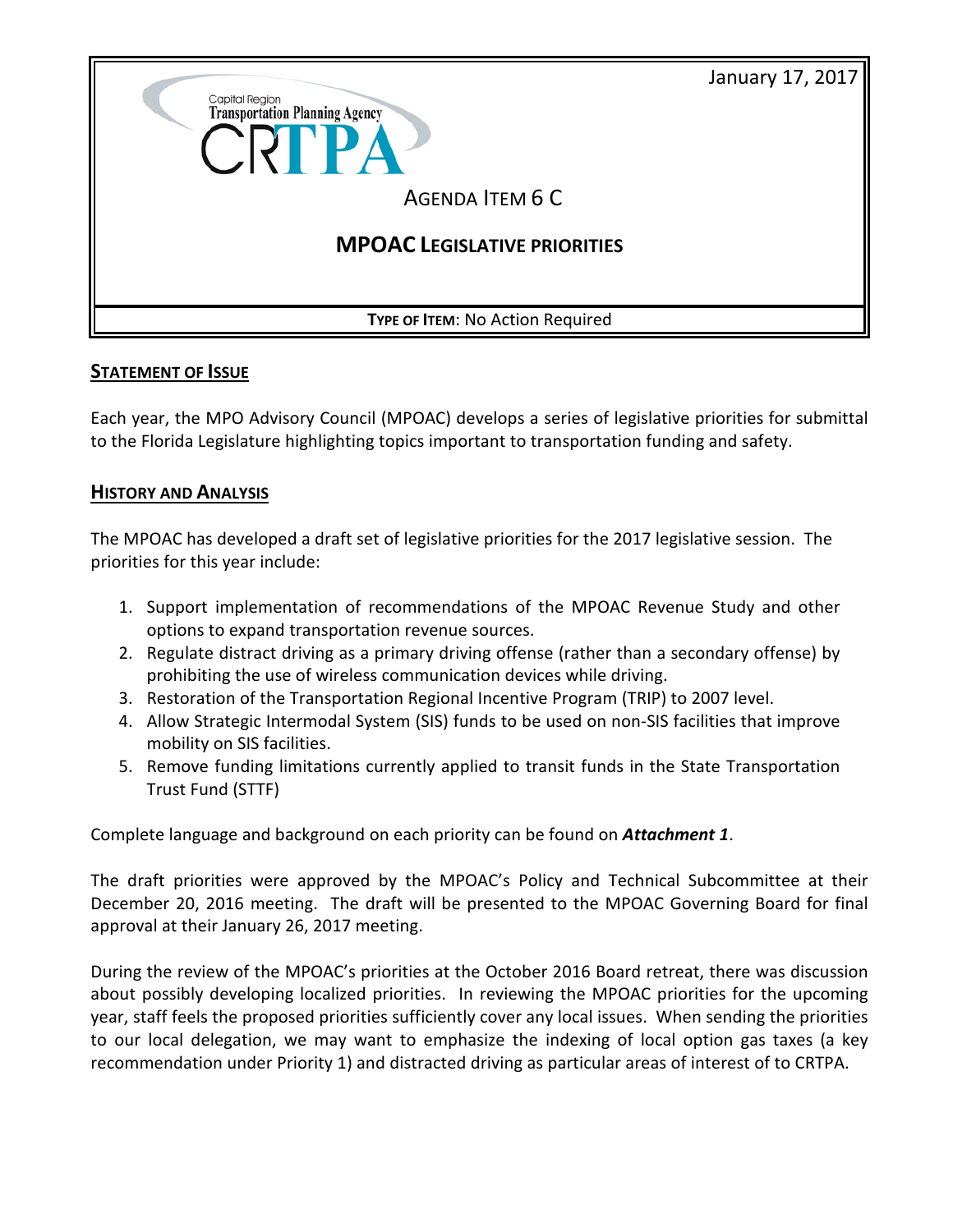## **RECOMMENDED ACTION**

Option 1: None required.

## **ATTACHMENT**

Attachment 1: Draft 2017 MPOAC Legislative Priorities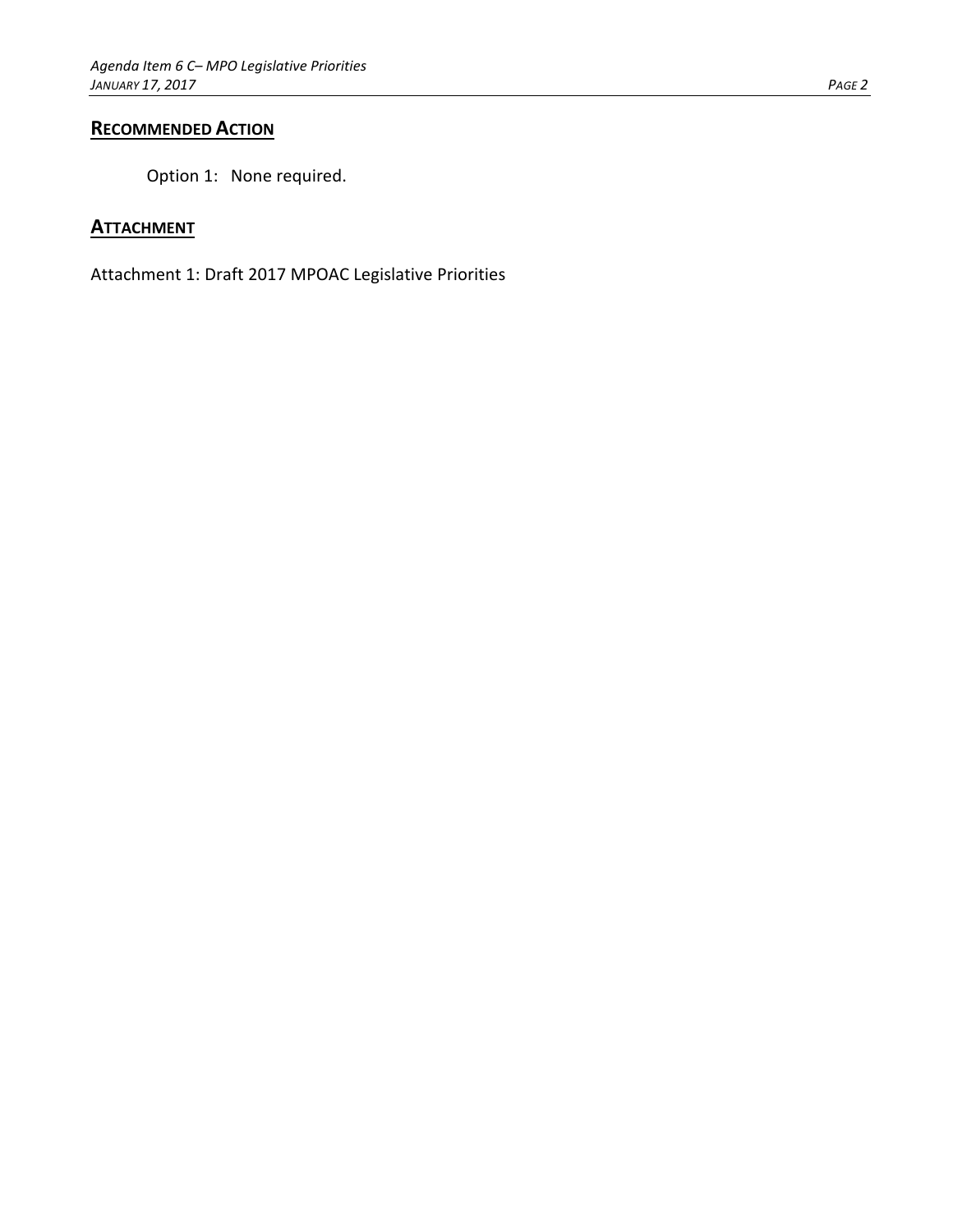# **FLORIDA METROPOLITAN PLANNING ORGANIZATION ADVISORY COUNCIL 2017 DRAFT LEGISLATIVE POLICY POSITIONS**

# **Priority Policy Positions**

## *The MPOAC supports State Legislation that:*

1. Implements the recommendations from the MPOAC transportation revenue study and other options for expanding transportation revenue sources.

# Key Recommendations:

- Expand the Charter County and Regional Transportation System Surtax to allow municipalities over 150,000 in population (or the largest municipality in a county) and all counties located in MPO areas to enact up to a one cent local option surtax by referendum.
- Index local option fuel taxes to the consumer price index in a manner similar to the current indexing of state fuel taxes.
- Direct the Florida Department of Transportation to develop a plan and conduct one or more pilot tests to move Florida toward a Mileage Based User Fee, which protects individual privacy, in lieu of the traditional fuel tax.
- 2. Regulates distracted driving as a *primary* offense by prohibiting the use of electronic wireless communications devices and other similar distracting devices while operating a moving motor vehicle.

The 2013 Florida legislature enacted the "Florida Ban on Texting While Driving Law." The law prohibits operation of a moving motor vehicle while manually typing, sending or reading interpersonal communication (texting, e-mailing, instant messaging, etc.) using a wireless communications device, with certain exceptions. The law provides for enforcement of the ban as a secondary offense, meaning a driver would have to be pulled over for some other violation to get a ticket for violating the ban on texting. The 2014, 2015, and 2016 Florida Legislatures underscored the severity of distracted driving by considering bills that would have substantially increased the penalty for distracted driving. This legislative proposal would seek to strengthen the enforcement mechanism for the texting while driving ban by making it a primary offense.

3. Restores funding to 2007 levels for the Transportation Regional Incentive Program (TRIP). The TRIP leverages state documentary stamp tax proceeds to promote regional planning and project development by providing state matching funds for improvements to regionally significant transportation facilities identified and prioritized by regional partners. This proposal seeks to restore TRIP funding by reducing diversions of documentary stamp proceeds for non-transportation purposes.

# Include Updated Chart here